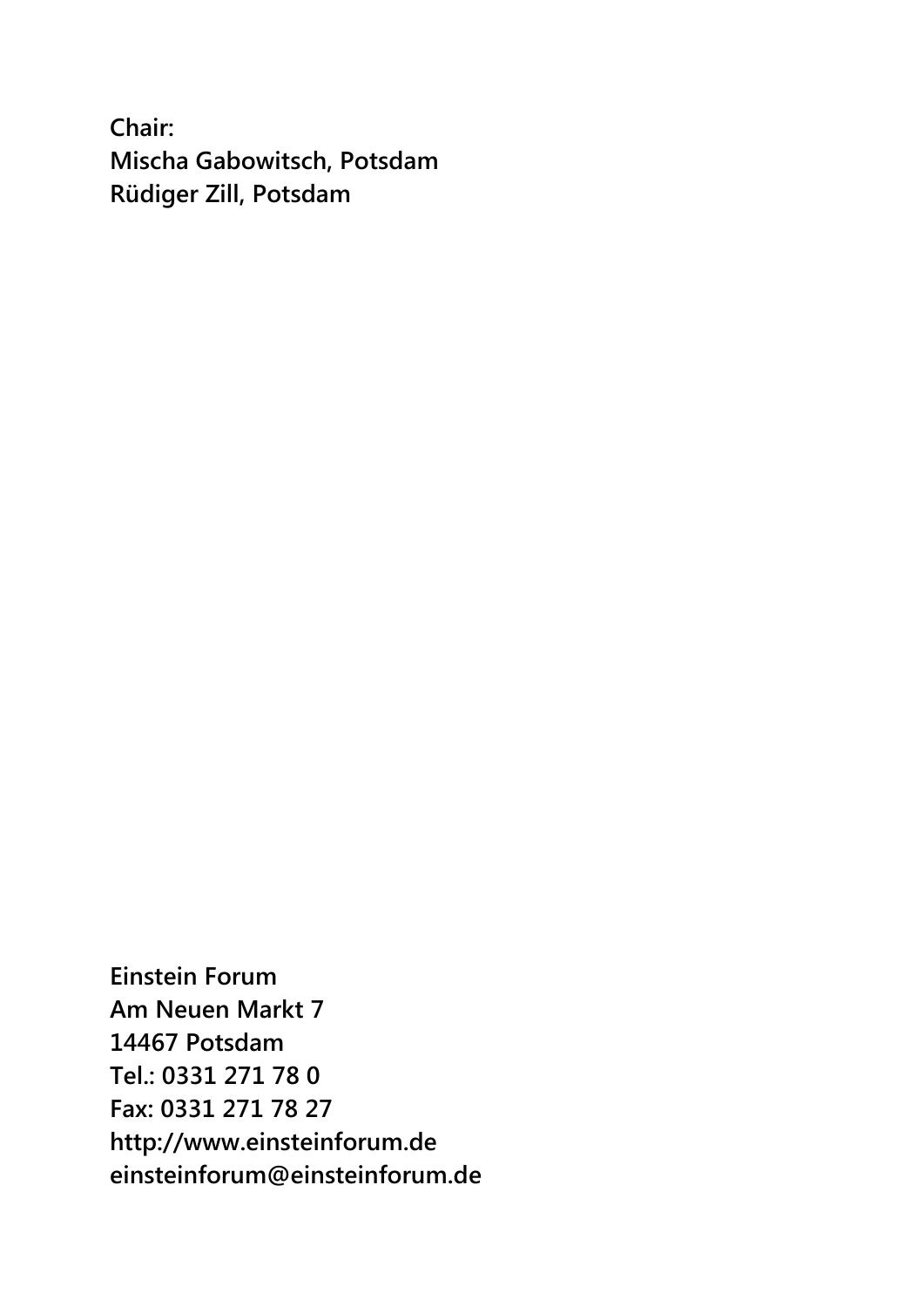# Donatella della Porta **Emotions in Movements. Eventful Protests as Passionate Politics**

Reacting to a stigmatization of social movements as irrational and pathological, social movement studies have long asserted the "normality" of contentious politics. More recently, however, some authors have pointed out the specificity of protest as "passionate politics." This presentation will discuss the debate on emotions in social movement studies by addressing the eventful protests since 2011. Looking especially at the *acampadas* and similar forms of action in Tahrir Square in Cairo, Puerta del Sol in Madrid, Syntagma Square in Athens, and Zuccotti Park in New York City for illustration, I will consider the emotional and cognitive mechanisms through which eventful protests change relations.

*Donatella della Porta* is Professor of Sociology in the Department of Political and Social Sciences at the European University Institute, Florence, where she directs the Centre on Social Movement Studies (*Cosmos*), and Professor of Political Science at the Istituto Italiano di Scienze Umane (on leave of absence). She has directed the *Demos* project, devoted to the analysis of conceptions and practices of democracy in social movements in six European countries. She is now working on a major ERC project, *Mobilizing for Democracy*, on civil society participation in democratization processes in Europe, the Middle East, Asia, and Latin America. She is co-editor of the *European Political Science Review*. In 2011, she received the Mattei Dogan Prize for distinguished achievements in the field of political sociology. Her main fields of research are social movements, the policing of public order, participatory democracy, and political corruption.

She is the author or editor of several dozen books. Among the most recent are: *Can Democracy be Saved?* (2013); *Clandestine Political Violence* (2013); the *Wiley-Blackwell Encyclopaedia of Social and Political Movements* (with David A. Snow, Bert Klandermans, and Doug McAdam, 2013); *Mobilizing on the Extreme Right* (with Manuela Caiani and Claudius Wagemann, 2012); and *Meeting Democracy* (ed. with Dieter Rucht, 2012).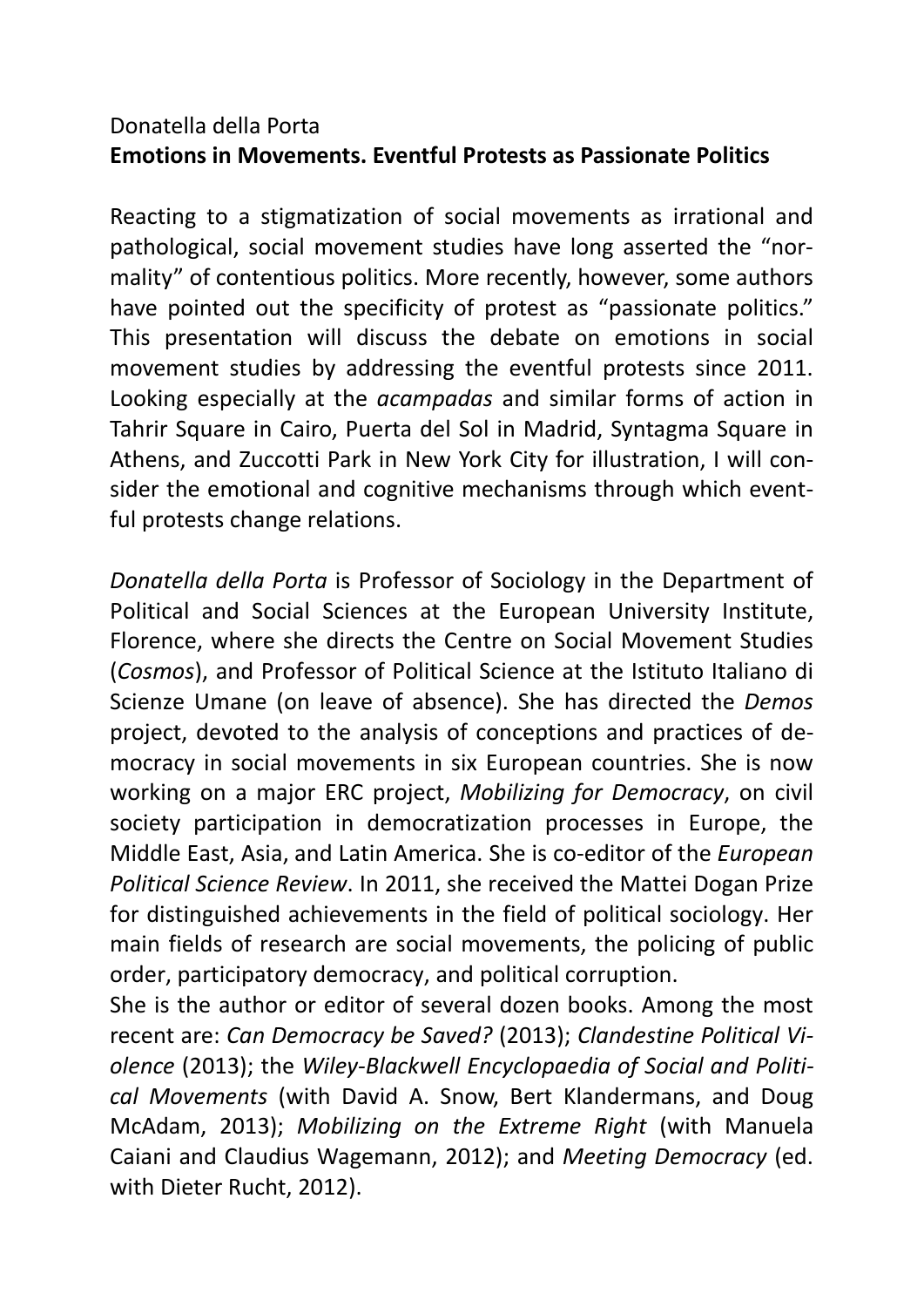# Ute Frevert **Crowds and Executions**

Well into the  $19<sup>th</sup>$  century, executions in Europe, as a rule, were public. It was considered desirable for as many spectators as possible to be present. Since the late  $18<sup>th</sup>$  century, however, public commotion and the emotions displayed in it increasingly came to be considered offensive. Many demanded to remove executions from the public gaze; some even went so far as to call for the abolition of the death penalty. In any case, execution sites, just like pillories, disappeared from public space, eliminating the emotional ambivalence they had created among spectators.

*Ute Frevert* is Director of the Max Planck Institute for Human Development in Berlin, where she also heads the Centre for the History of Emotions. Between 2003 and 2007 she was Professor of German History at Yale University and previously taught history at the University of Konstanz, the University of Bielefeld, and the Free University Berlin. Her research interests cover the social and cultural history of modern times, gender history, political history, and the history of emotions. In 1998 she was awarded the Leibniz Prize of the *Deutsche Forschungsgemeinschaft*. Her major works include *Men of Honour: A Social and Cultural History of the Duel* (1991); *Mann und Weib und Weib und Mann: Geschlechterdifferenzen in der Moderne* (1995); *Eurovisionen: Ansichten guter Europäer im 19. und 20. Jahrhundert* (2003); *A Nation in Barracks: Modern Germany, Military Conscription and Civil Society* (2004); *Emotions in History—Lost and Found* (2011); *Gefühlspolitik: Friedrich II. als Herr über die Herzen?* (2012); and, most recently, *Vergängliche Gefühle* (2013) and *Vertrauensfragen: Eine Obsession der Moderne* (2013).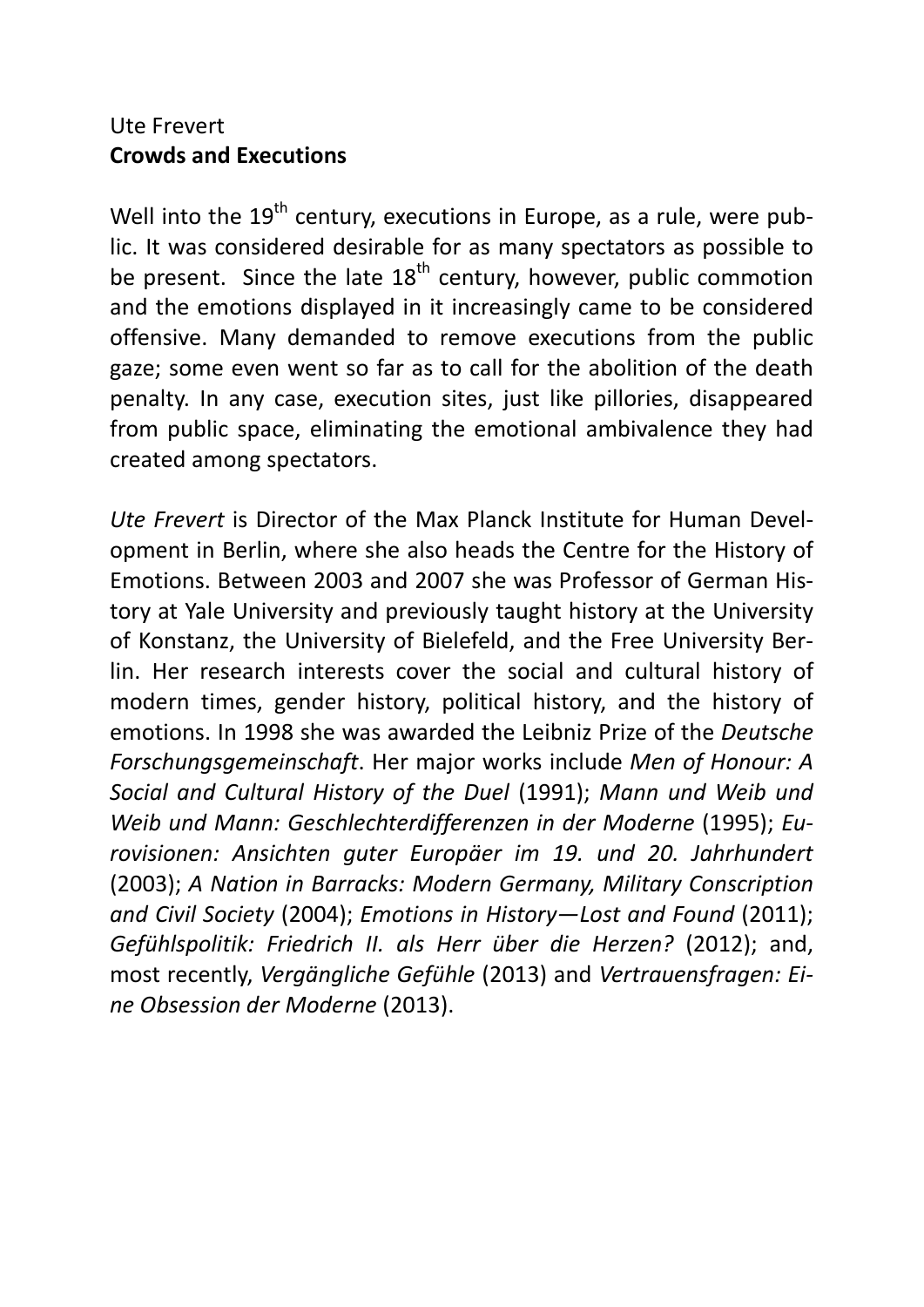# Ansgar Gilster **The I in the We. Collective Certainty of Individual Existence at the Protestant Kirchentag**

The Protestant *Kirchentag* is Germany's largest civil society gathering. Started in 1949 by a small group of protestant laypeople, it has now expanded into a multi-day event with over 120,000 participants. What do all these people seek at the *Kirchentag*? What do they find? What do they feel? What makes the *Kirchentag* successful? Classical theories of mass behavior cannot account for the phenomenon of the *Kirchentag*. Composed of hundreds of individual events, it is simply too complex; and the emotional bond that unites its participants is rarely provided by euphoria or ecstasy. It is more instructive to look at individual subjects and their sense of self. The *Kirchentag* reinforces participants' self-awareness and makes them experience that this feeling is shared by others in the group. It creates a space where both the I and the We resonate. It is in this space that the masses of participants turn their ideal of society into reality.

*Ansgar Gilster* was born in Hong Kong in 1986, and lives in Berlin and London. He works as a photographer and is also editor of *Osteuropa*, the main German-language journal on East European affairs. He was a member of the team that organized the 2013 *Kirchentag* in Hamburg.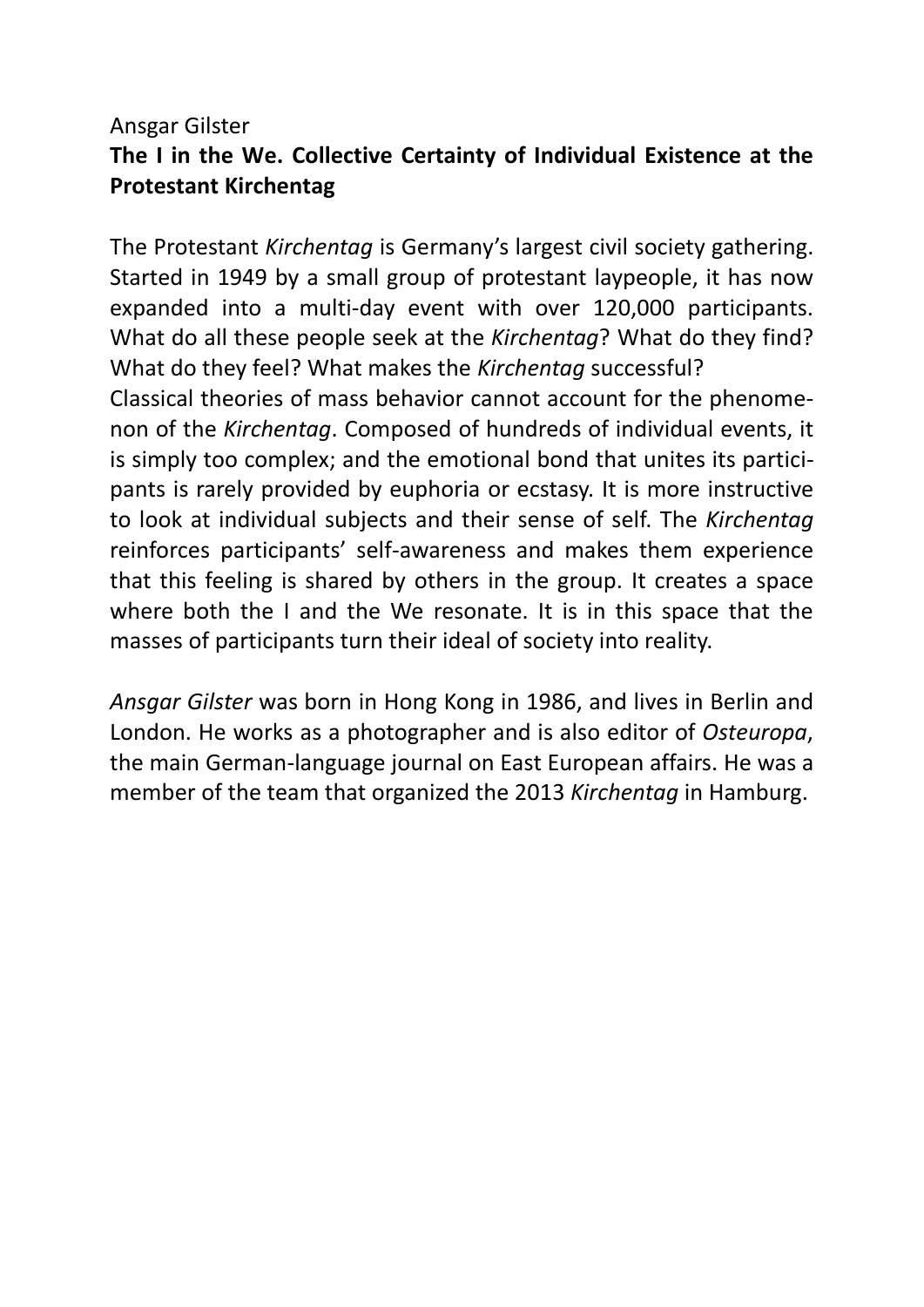# Johannes Knutsson **Supporting Passionate Protesters with Dialogue Policing—a Means for less Crowd Violence?**

Passionate people engaging in protest demonstrations might end up in confrontations with the police. As a means to decrease conflicts between police and protesters, dialogue policing was introduced as an element in the new crowd management tactic for the Swedish police that was implemented in the final years of the last decade. Dialogue policing can be described by its five elements: negotiation (facilitate compromises and agreements between police commanders and demonstrators), mediation (explain the police point of view to groups of demonstrators and demonstrators' views to the police), suggesting (come up with possible solutions to avoid conflict and confrontation), communication (exchange information between demonstrators and commanders), and monitoring (read moods and preparedness for action among demonstrators and how that is affected by police activities). Ultimately, the goal is to facilitate freedom of speech and the right to demonstrate. Its fulfilment will contribute to another important objective—to decrease confrontation between crowds and police and between opposing groups of demonstrators.

*Johannes Knutsson* received his Ph.D. in criminology at the University of Stockholm. He is Professor of Police Research at the Norwegian Police University College, Norway and has been employed at the Swedish National Police Academy and the Swedish National Police Board in a part-time position. He is also an associate of Jill Dando Institute of Security and Crime Science, University College London. He is a judge for the Herman Goldstein Award on best problem-oriented policing projects. He has published several evaluation studies of crime preventive measures as well as studies on policing. Selected publications: *Problem Oriented Policing: From Innovation to Mainstream* (ed., 2003); *Politiets bruk av skytevåpen i Norden*. (Police use of firearms in the Nordic countries, ed., 2005); *Putting Theory to Work: Implementing situational prevention and problem-oriented policing* (ed. with R.V. Clarke, 2006); *Evaluating Crime Prevention Initia-*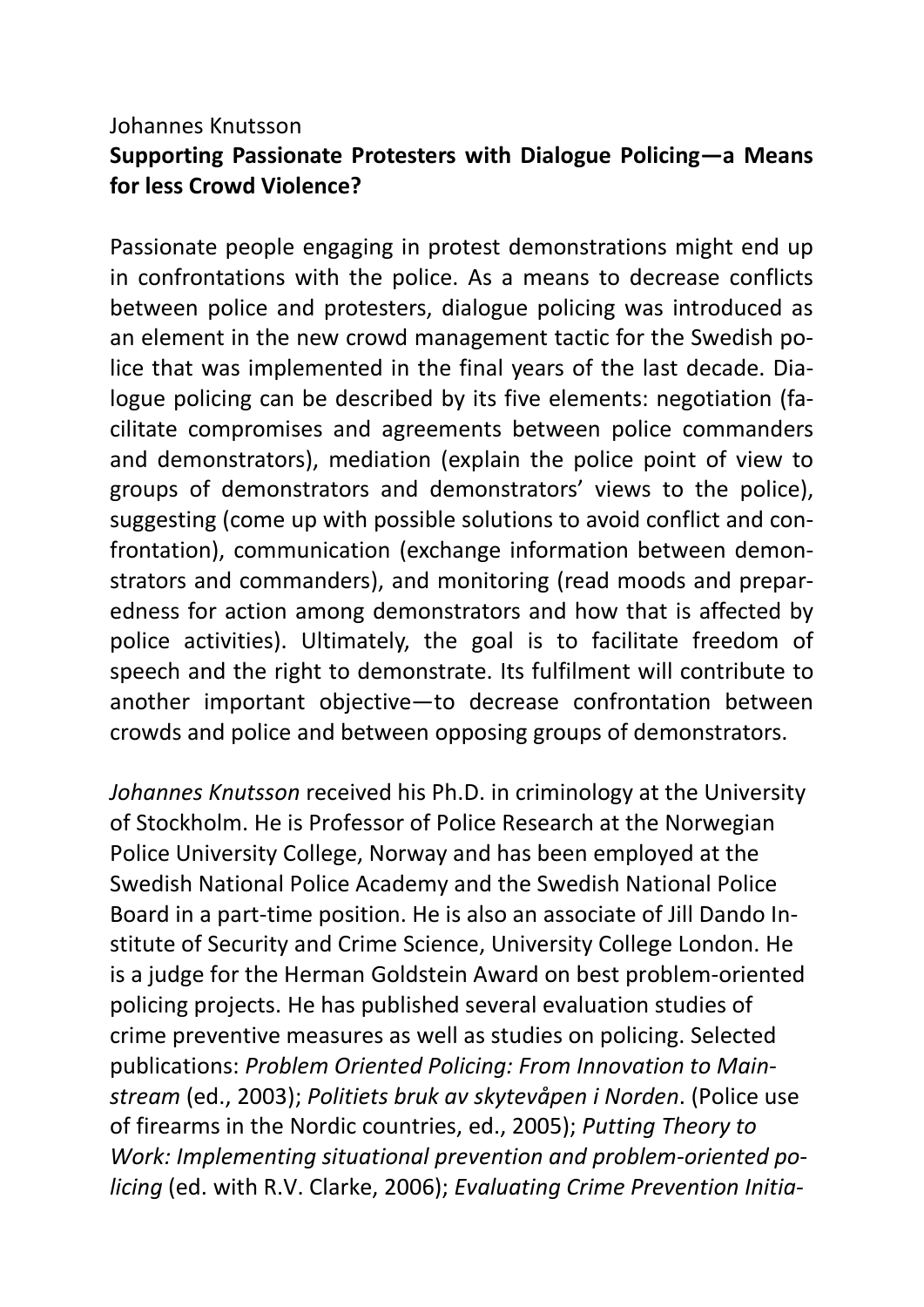*tives* (ed. with N. Tilley, 2009); *Police Use of Force: A Global Perspective* (ed. with J.B. Kuhns, 2010); *Preventing Crowd Violence* (ed. with T. Madensen, 2011).

Ehrhart Körting

# **Emotion und Gegenemotion – Strategien zur Steuerung störungsanfälliger Massenveranstaltungen**

# **(Emotion and Counter-Emotion—Strategies for Managing Incident-Prone Mass Events)**

Be it a football match or a May Day party and revolutionary demonstration in Berlin's Kreuzberg district, the Shi'ite Al Quds Day march or a far-right rally: groups with competing objectives often clash with one another at mass events. The fundamental freedom of assembly and demonstration is sometimes difficult to reconcile with security concerns. In this presentation I will present legal and practical solutions to this problem.

*Ehrhart Körting*, born in Berlin in 1942, studied law in Berlin and Munich, where he was admitted to the Bar in 1969. He served as a research assistant at the Federal Administrative Court in 1970-72 and as an administrative court judge in 1972–75. In 1975–79 he was a municipal counselor for city planning, and in 1979–81 for education, in the Berlin district of Charlottenburg. He has had his own law practice since 1981, and in 1992–97 he was vice president of the Berlin state constitutional court.

In 1989–91 and again in 1999–2000 he was a member of the Berlin House of Representatives for the Social Democratic Party. In 1997–99 he was Justice Senator (the equivalent of a government minister/secretary of state), and in 2001–2011 Senator of the Interior in the Berlin state government.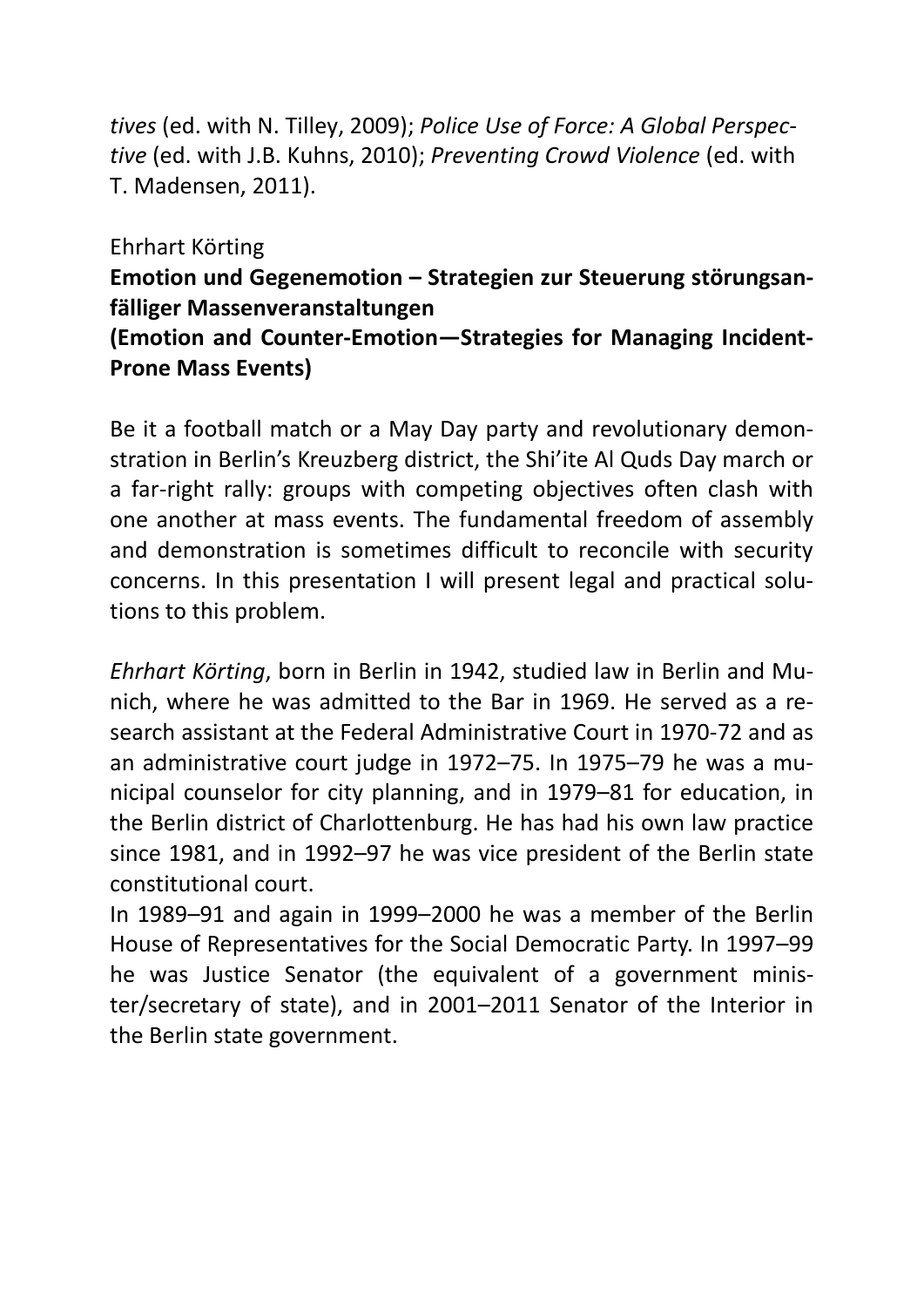# Catherine Lutz **The Emotional Life of the Uniformed Crowd**

The question of what a "crowd" is and how its emotional life can be characterized has naturally directed scholars' attention to political demonstrators, football spectators, and participants in large civic and religious revivals. This paper explores what we might be able to say additionally about these issues by examining the physical gathering together of the personnel of a modern military. The military is certainly a crowd when it gathers soldiers together for mass exercise, movements, and parade, or for mass engagements with the enemy. The notion that the military is the very definition of a highly regulated, regimented, and normatively superior group, however, has prevented its being seen as a crowd, particularly as the notion continues to have force that the crowd is emotionally volatile and tends to irrationality and that the modern professional military does not. This paper asks how the problem of managing soldiers' emotions has been tackled by the modern US military, noting that it has tended to focus on the emotions of individuals who have somehow broken away from the mass either via mental breakdown or by taking putatively rogue small mob actions against civilians as has occurred regularly in Iraq and Afghanistan. The larger question of what the crowd feels and does as a result, that is, what the emotional life and impetus is of the normal gathering together of thousands of soldiers for military action, continues to go unmarked and unremarked.

*Catherine Lutz* is the Thomas J. Watson, Jr. Family Professor of Anthropology and International Studies at Brown University and holds a joint appointment in the Department of Anthropology. She received her BA in sociology and anthropology from Swarthmore College in 1974 and her PhD in social anthropology from Harvard University in 1980. She is the author or co-author of many books and articles on a range of issues, including security and militarization, gender violence, and transportation. Writing and speaking widely in a variety of media, she has also consulted with a variety of civil society organizations as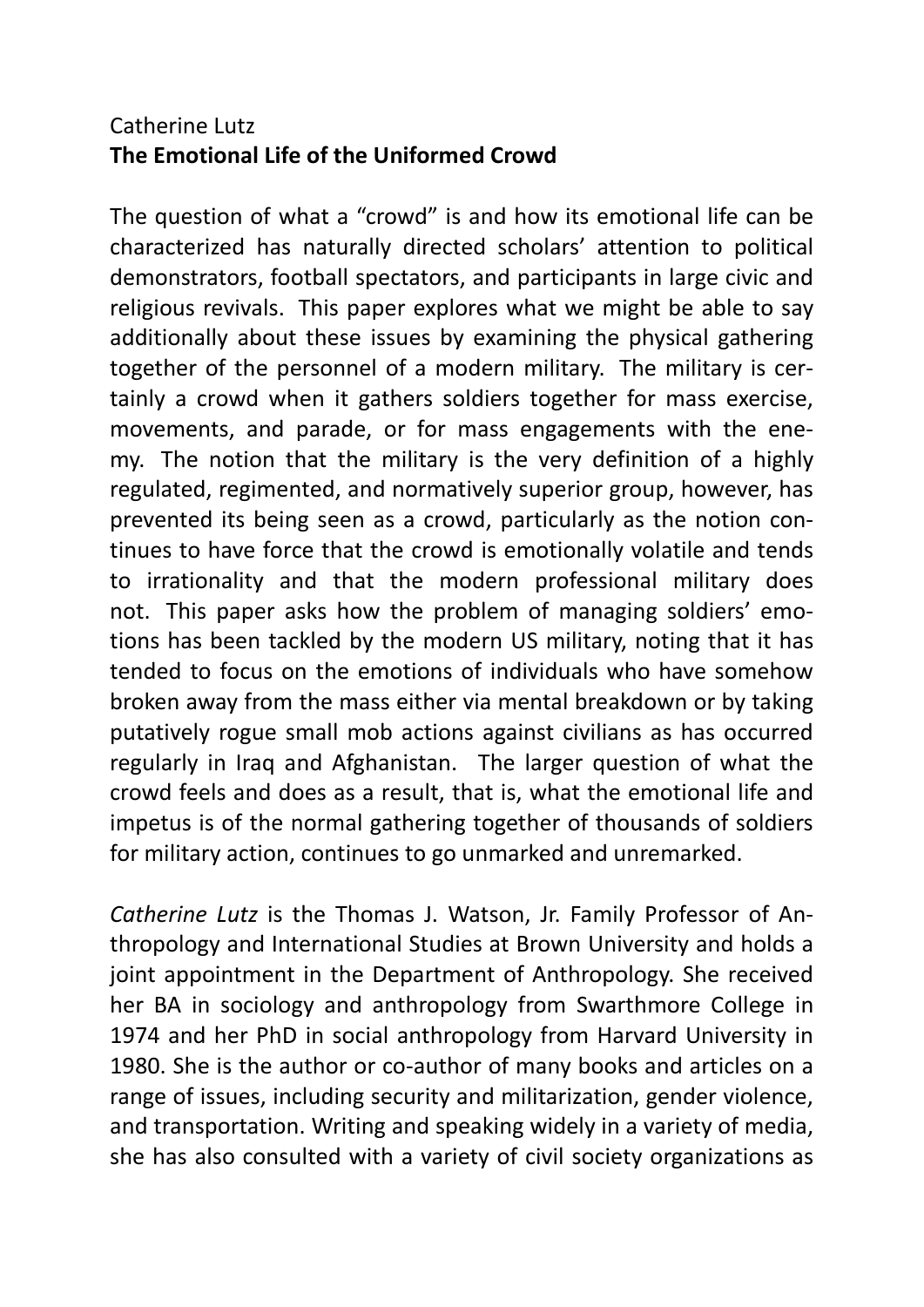well as with the UN Department of Peacekeeping Operations and the government of Guam. She is currently a Guggenheim Fellow.

Selected publications: Unnatural Emotions: Everyday Sentiments on a Micronesian Atoll and their Challenge to Western Theory (1988); Language and the Politics of Emotion (ed. with Lila Abu-Lughod, 1990), Home Front: A Military City and the American 20th Century (2001); The *Bases of Empire: The Global Struggle against US Military Posts* (ed., 2009); *Breaking Ranks: Iraq Veterans Speak Out Against the War* (with Matthew Gutmann, 2010); *Carjacked: The Culture of the Automobile and its Effect on Our Lives* (with Anne Fernandez-Carol, 2010)

# Felix de Mendelssohn **Alone Together—How Does it Feel to be (in) a Crowd?**

Crowds may gather to mourn, to celebrate, to protest, to take flight, or out of sheer curiosity. The large group dynamic oscillates between feelings of depression, elation, fury, persecution and prurience and it always centres on a specific individual or a specific event (real or imagined). Individual and collective reactions in crowd behaviour emerge out of a constant dialectic between fear and desire.

This presentation will connect and compare subjective and collective emotional experiences of participation in mass gatherings from a psychoanalytic perspective. One hundred years of studying these phenomena theoretically and clinically take us from Sigmund Freud and Wilfred Bion to contemporary work by Earl Hopper, Haim Weinberg and others.

*Felix de Mendelssohn* is a psychoanalyst and group analyst in private practice. He is former Chairman of the Group Analytic Section of IAGP (International Association for Group Psychotherapy and Group Processes) and currently teaches at the Sigmund Freud Universities in Vienna and Berlin. Selected publications: Das Psychoanalytische Subjekt: Schriften zur Theorie und Praxis der Psychoanalyse (2010) und Die Gegenbewegung der Engel: Psychoanalytische Schriften zu Kunst und Gesellschaft (2010).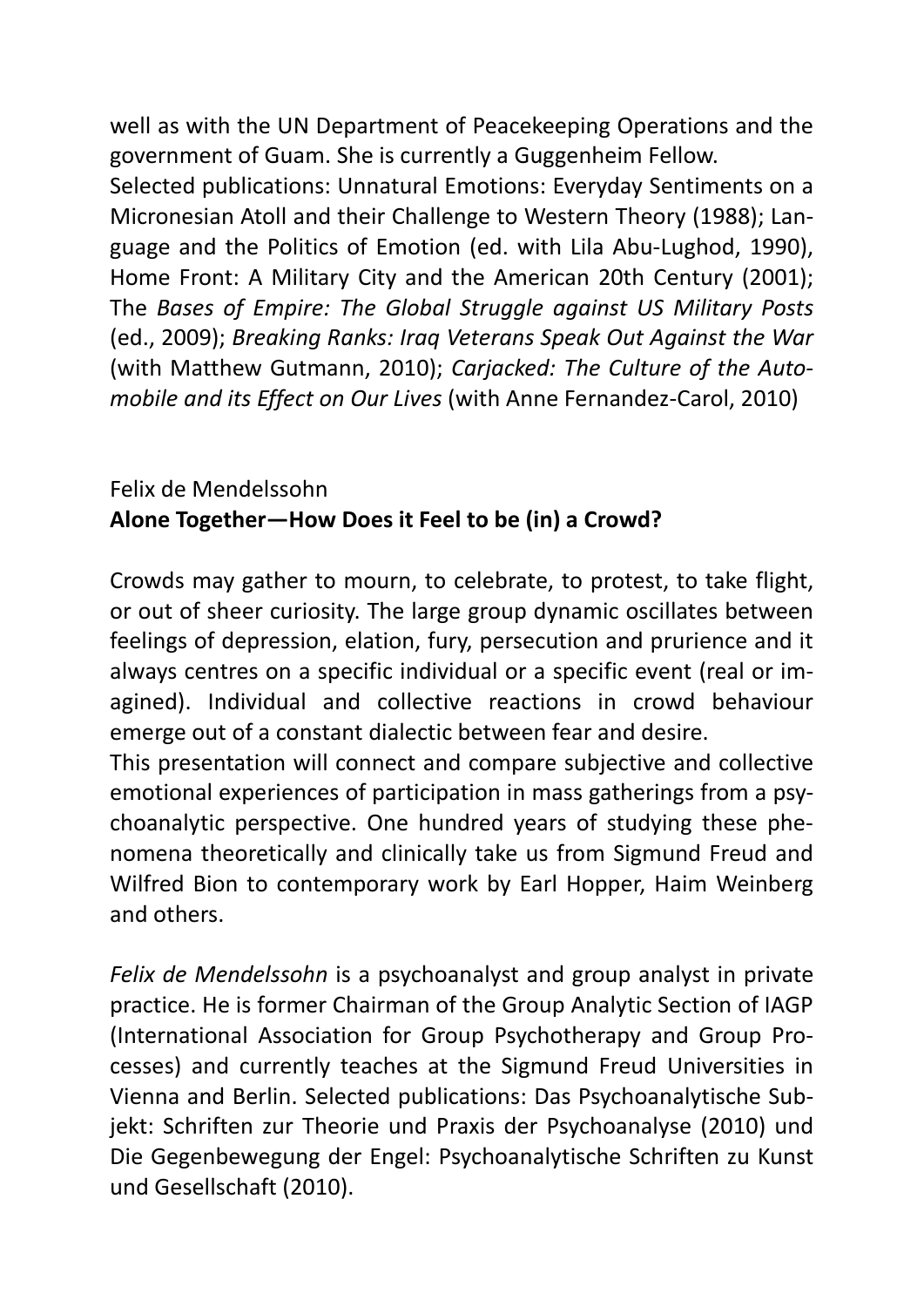### Gunter Pilz

# **Emotionen beleben das Geschäft. Wandlungen des Zuschauer- und Fanverhaltens im Profi-Fußball (Emotions are Good for Business. Changes in Spectator and Fan Behavior in Professional Football)**

"Here is what mass sports are today: twenty-two people play football, watched by thousands or tens of thousands. They encircle the field, criticizing, hooting, whistling, giving their expert opinion, rooting and cheering for their favorite players, applauding individual feats, excoriating the referee, whipping themselves up into a frenzy, and projecting themselves into the game. […] They fall prey to football psychosis, and they behave on the field as if not only their own well-being, but the weal and woe of the entire world depended on the result of this paltry football match." This is how the social democrat Helmut Wagner painted the dangers of mass emotions at football matches in 1931. Yet football *is* emotion; football as human drama depends on emotions. This is most readily apparent in the person of the referee. Because he is fallible, yet is supposed to base his decisions on facts, his role is problematic and may be conducive to violence; however, it is also cathartic in the sense of Greek drama. The sports arena, and the football match in particular, is one of the last remaining public bastions of emotionality. Perhaps this is precisely what accounts for football's popularity. Taking emotions out of football would mean robbing that sport of its soul, and society of an important safety valve.

Zinnecker has argued that football's commercialization alienates fans from their clubs, their capacity for violent behavior no longer contained; conversely, the persistent acceptance of violence in football culture is what attracts young men to football in the first place.

No other team sport provides its spectators with a larger physical space for action, allowing them to display deviant behavior to such great public effect. Yet football's evolution into a mass sport increasingly defined by commercialization, professionalization, and eventization, has not only led to the creation of a multitude of groups of spectators and fans, but also transformed their behavior as well as the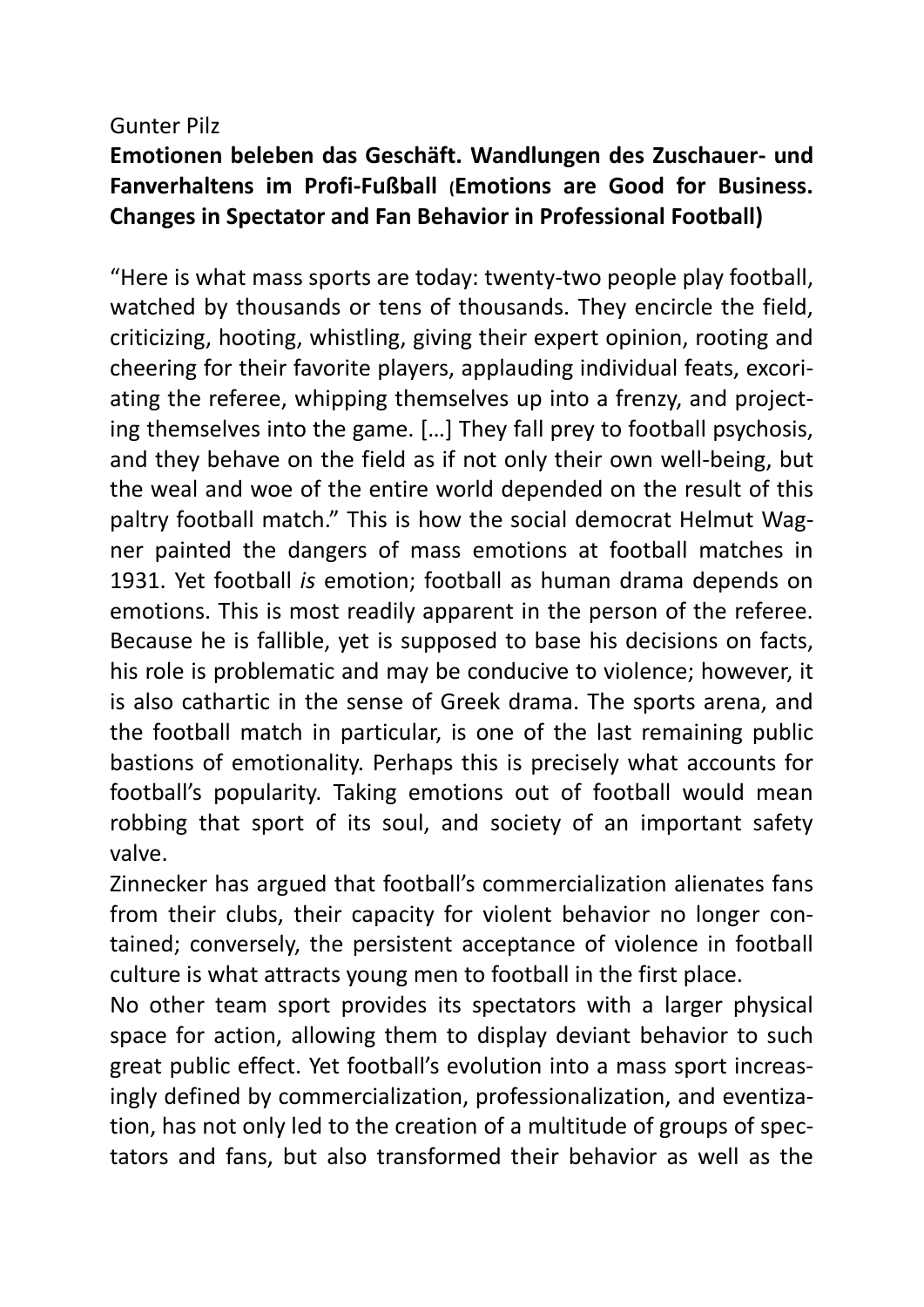mood and atmosphere in the stadium and thus the ways in which emotions are experienced and expressed there.

*Gunter Pilz* was born in 1944. He studied sociology, psychology, and economics at the universities of Freiburg, Munich, and Zurich. In 1981 he obtained his PhD from the University of Hannover, where he worked as a researcher at the Institute of Sports Science from 1978 to 2010. Since 2012 he has directed a project on Social Work as Applied to Fan Cultures and Sports at that institute. He has also been an Honorary Professor at the Hannover University of Applied Sciences since 2000. He has worked as an expert for the German Ministry of the Interior and the German Football Federation (DFB), among other institutions. Since 2006 he has been DFB counselor on fans and violence prevention. In 2012 he received the Golden Clasp of the North-Rhine-Westphalia Football Federation, and the Ethics Prize of the German Olympic Federation. Selected Publications: *Sport, Fairplay und Gewalt: Beiträge zu Jugendarbeit und Prävention im Sport* (2013); *Jugend, Gewalt und Rechtsextremismus: Möglichkeiten und Notwendigkeiten politischen, polizeilichen und (sozial-) pädagogischen und individuellen Handelns* (1994); and *Wandlungen des Zuschauerverhaltens im Profifußball* (2006).

## Bruno Preisendörfer

# **Die Polizei der Freuden. Wie kommen Massen in Bewegung? (Policing Joys. How do Masses Get Moving?)**

The police should be the "Maître des Plaisirs of the great Heap," Johann Peter Frank demanded in his *System of a Complete Medical Police* in 1783. The 18<sup>th</sup> century is the incubation period of modern management of crowds, then known as "great Heaps." At the time, "Policey" referred not just to those deployed on the ground, but to the entirety of administration, from the regulations elaborated in government offices to the enforcement of those regulations and the use of violence in cases of insubordination and turmoil. The "police of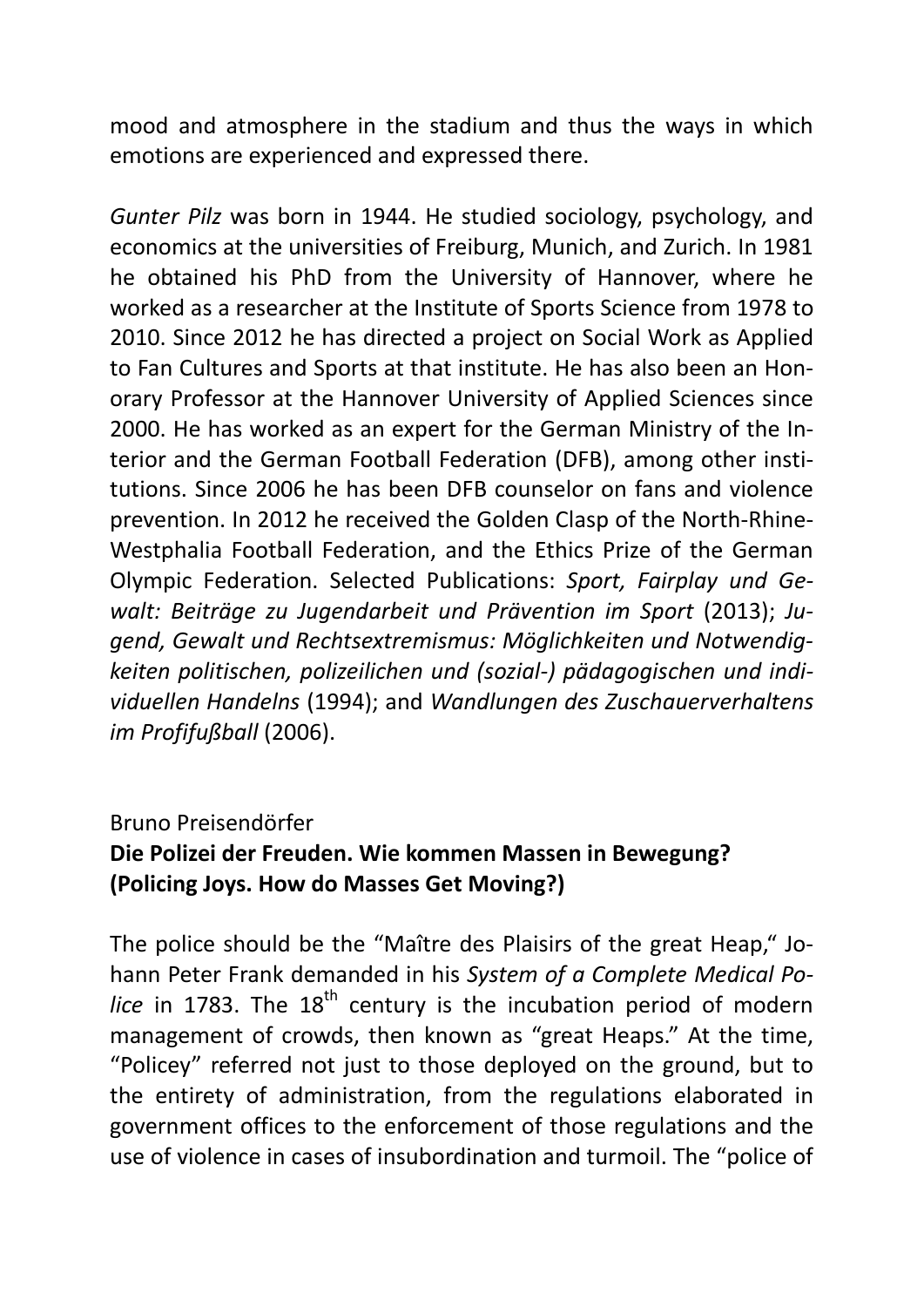joys," as Justus Möser called it in his *Patriotic Fantasies*, was charged with "sapping folly's ferment," so it wouldn't "blow up the barrel."

*Bruno Preisendörfer*, born in 1957, lives in Berlin. He studied German literature, political science, and sociology at the Goethe University in Frankfurt am Main and at the Free University Berlin. He received his MA in German literature in 1986, and his PhD in political science in 1997. From 1987 to 1999 he edited journals on various topics. Since 1999 he has been a freelance journalist and writer. Latest publications: *Staatsbildung als Königskunst: Ästhetik und Herrschaft im preußischen Absolutismus* (2000); *Das Bildungsprivileg: Warum Chancengleichheit unerwünscht ist* (2008); *Candy oder Die unsichtbare Hand: Nach einem berühmten Vorbild des Herrn von Voltaire erzählt und auf den Stand der neuen Weltordnung gebracht* (2011); *Fifty Blues* (novel, 2012); *Der waghalsige Reisende: Johann Gottfried Seume und das ungeschützte Leben* (2012); *Hat Gott noch eine Zukunft? Glaube—Alltag—Transzendenz* (2013); *Die Schutzbefohlenen* (novel, 2013).

# Stephen David Reicher **The Passion and the Reason. Understanding the Emotionality of Crowds and Masses**

The social psychology of crowds and masses has traditionally counterposed reason and emotion: specifically, the loss of identity and of reason in the crowd is held to lead to an excess of emotion. Crowds are represented as passionate, fickle and ever liable to excess. More recently, there has been a shift to emphasise the reasoned and meaningful nature of crowd action. It is constrained, normative and reflects the belief systems of the social groups that are involved. However, the emphasis on reason has been accompanied by a neglect of emotion. Crowds are treated as dispassionate phenomena. In this presentation, I will seek to integrate the reason and emotion of crowds using evidence from a range of crowd events, from riots in the UK to mass pilgrimages in India. First, I will examine the psychological transfor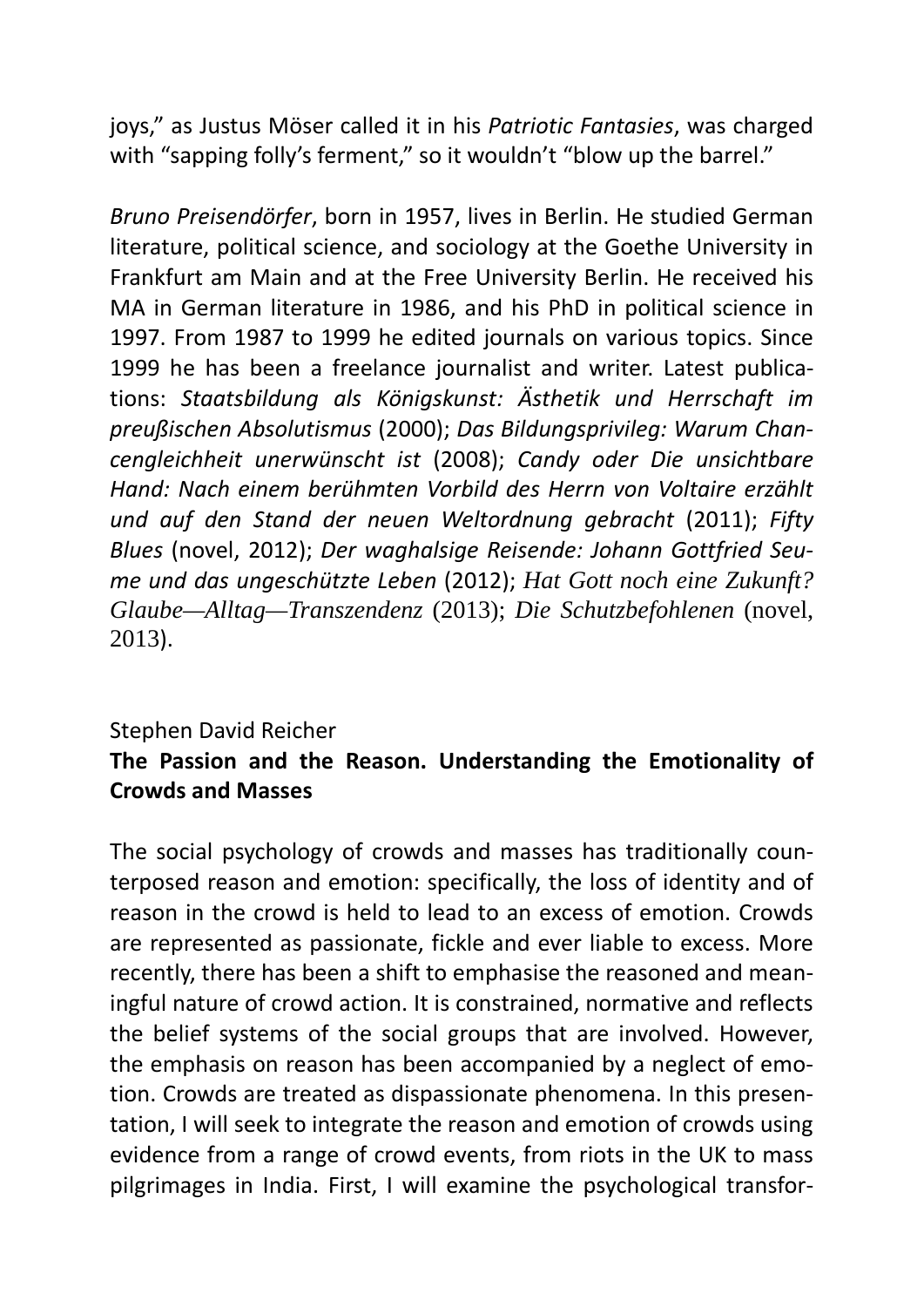mations that occur when people become members of a unified crowd. Second, I shall show how shared social identity creates intimacy between people and thereby empowers people to act agentically, able to shape their own world rather than living in a world shaped by others. Third, I will show how intimacy and agency are experienced as extreme positives, accounting for the passion of crowds. In short, the emotion of crowds is tied to the enactment of reason, not its suppression.

*Stephen D. Reicher* is Professor of Psychology at the University of St Andrews and a fellow of the Royal Society of Edinburgh. He is a leading authority on crowd psychology. Publications: *Rediscovering the Social Group: A Self-categorization Theory* (co-author, 1987); *Adolescence and Delinquency: The Collective Management of Reputation*  (with N. Emler, 1995); Self and Nation: Categorization, Contestation and Mobilisation (with N. Hopkins, 2001); The New Psychology of Leadership: Identity, Influence and Power (with S.A. Haslam and M.J. Platow, 2010).

## Malte Rolf

# **Bewegte Massen – bewegende Emotionen? Festplanung und Emotionsmanagement in der Sowjetunion (Moved Masses—Moving Emotions? Celebration Planning and Emotional Management in the Soviet Union)**

Mass celebrations were a central element of the Soviet propaganda state. Their elaborate choreographies didn't just serve to represent power; they were also forms of emotional community-building. During the celebratory parade, the enthusiastic crowd was supposed to become aware of its own collective identity and approach the utopian goal of New Soviet Man that the regime had proclaimed as its vision for the future. The celebration planners in the party and state apparatus placed great faith in the emotional and transcendent effect of such mass orchestrations of jubilation. They developed intricate methods for a politics of emotions that aimed to animate, but also to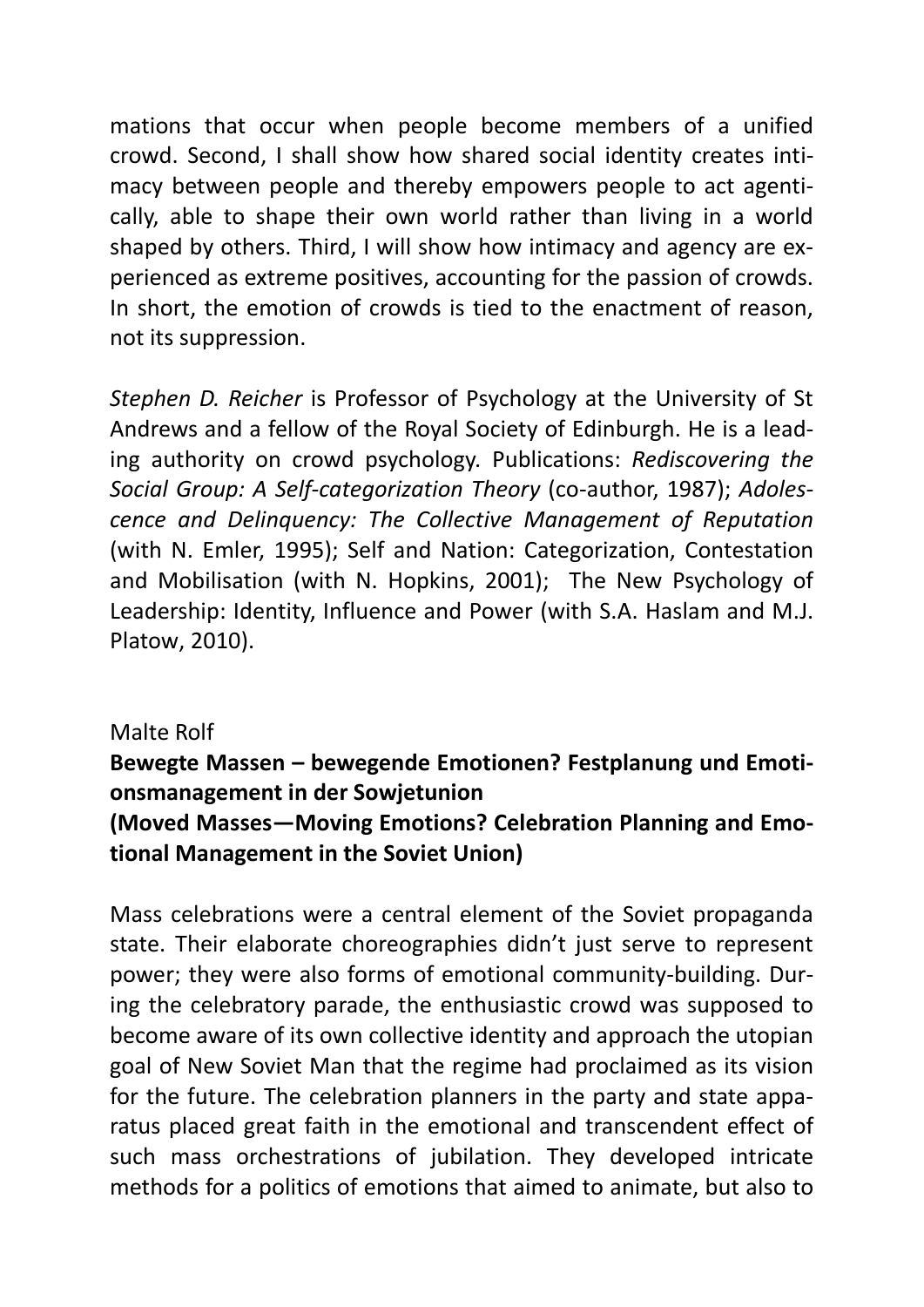control all the senses of the moved festive masses. For one of the concerns of the authoritarian regime was always to control and to discipline participants' emotionality.

In my talk I will consider these conflicting objectives of the Soviet management of festive emotions. On the one hand I will discuss techniques of mass emotionalization, focusing on the spatial dimension of the politics of emotions. On the other hand I will question the long-term effects of these techniques on ways in which mass choreographies and the attendant emotions are experienced. I shall focus on the 1920s and 30s, but also discuss long-term developments, including the erosion of the Soviet mode of celebration and emotionality.

*Malte Rolf* studied history, German and Russian literature, and sociology at Humboldt University in Berlin, the University of Tübingen, Saint Petersburg State University, and the University of Voronezh. In 2004 he obtained his PhD at the University of Tübingen for a dissertation on Soviet mass festivals. In 2012 he defended his habilitation on "Imperial Rule in Vistula Land. The Kingdom of Poland and the Russian Empire (1864-1915)." From 2007 to 2011 he was Junior Professor of East European History at Leibniz University in Hannover. In 2011-12 he was Visiting Professor of East and Central European History at Bremen University. In 2012 he was named Professor of Central and East European History at Otto Friedrich University in Bamberg. Selected publications: *Zwischen partei-staatlicher Selbstinszenierung und kirchlichen Gegenwelten: Sphären von Öffentlichkeit in Gesellschaften sowjetischen Typs / Between the Great Show of the Party-State and Religious Counter-Cultures: Public Spheres in Soviet-Type Societies* (hrsg. m. Gábor T. Rittersporn und Jan C. Behrends, 2003); *Das sowjetische Massenfest* (2006, in English: *Soviet Mass Festivals,* 2013); *Rausch und Diktatur. Inszenierung, Mobilisierung und Kontrolle in totalitären Systemen* (hrsg. m. Árpád von Klimó, 2006); *Fest und Diktatur / Festivals and Dictatorship* (hrsg. m. Dietrich Beyrau, 2006); *Imperiale Biographien* (Themenheft Geschichte und Gesellschaft, 40:1, 2014)*.*